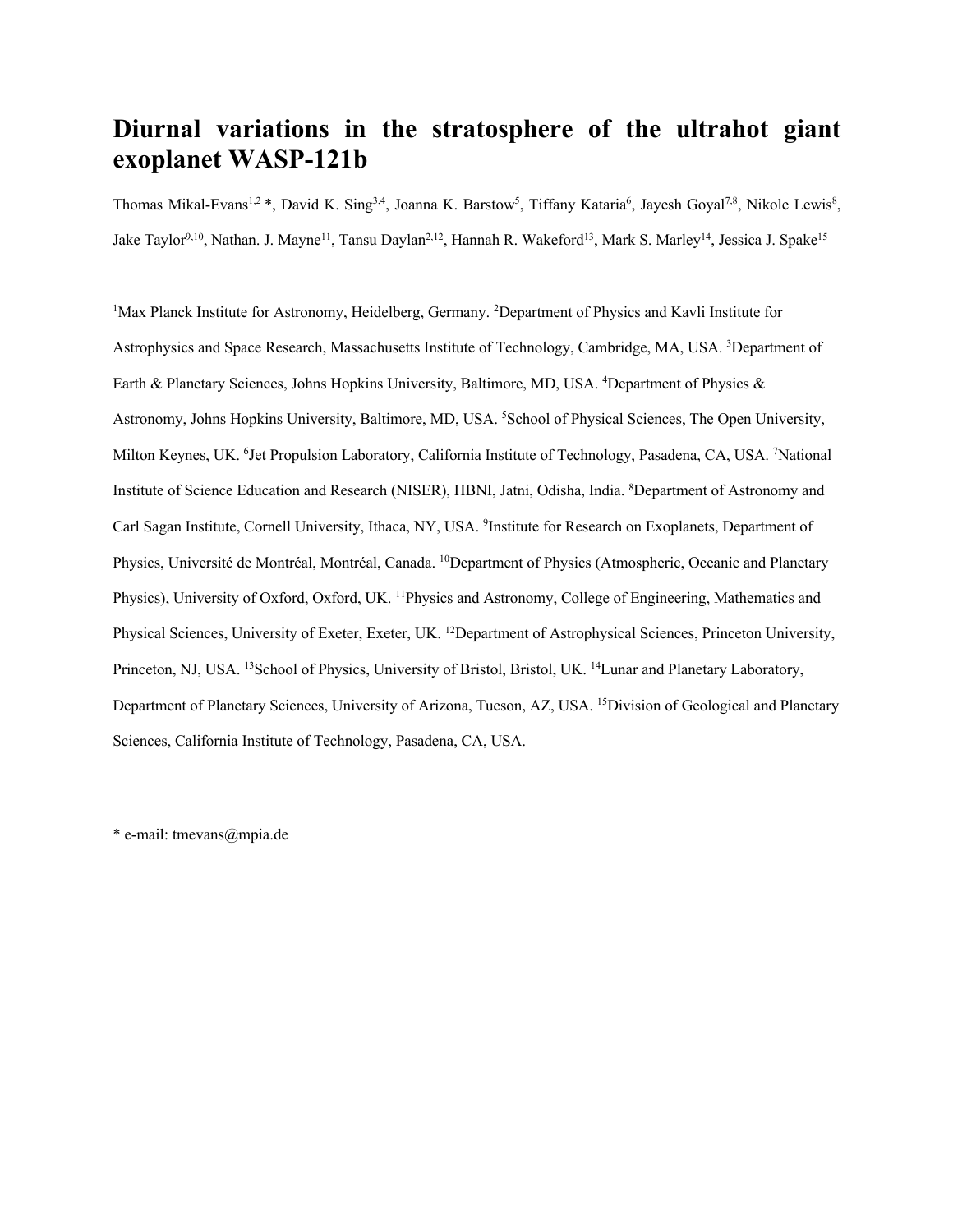#### **ABSTRACT**

The temperature profile of a planetary atmosphere is a key diagnostic of radiative and dynamical processes governing the absorption, redistribution, and emission of energy. Observations have revealed dayside stratospheres that either  $\text{cool}^{1,2}$  or warm<sup>3,4</sup> with altitude for a small number of gas giant exoplanets, while others are consistent with constant temperatures.5-7 Here we report spectroscopic phase curve measurements for the gas giant  $WASP-121b$ ,<sup>8</sup> which constrain stratospheric temperatures throughout the diurnal cycle. Variations measured for a water vapour spectral feature reveal a temperature profile that transitions from warming with altitude on the dayside hemisphere to cooling with altitude on the nightside hemisphere. The data are well explained by models assuming chemical equilibrium, with water molecules thermally dissociating at low pressures on the dayside and recombining on the nightside.<sup>9,10</sup> Nightside temperatures are low enough for perovskite  $(CaTiO<sub>3</sub>)$  to condense, which could deplete titanium from the gas phase<sup>11,12</sup> and explain recent non-detections at the day-night terminator.<sup>13-16</sup> Nightside temperatures are also consistent with the condensation of refractory species such as magnesium, iron, and vanadium. Detections<sup>15-18</sup> of these metals at the day-night terminator suggest, however, that if they do form nightside clouds, cold trapping does not efficiently remove them from the upper atmosphere. Horizontal winds and vertical mixing could keep these refractory condensates aloft in the upper atmosphere of the nightside hemisphere until they are recirculated to the hotter dayside hemisphere and vaporised.

## **MAIN TEXT**

WASP-121b is an ultrahot (>2,000 Kelvin) gas giant exoplanet orbiting an F6V star every 30.6 hours.<sup>8</sup> Previous observations have shown that the dayside hemisphere of WASP-121b has a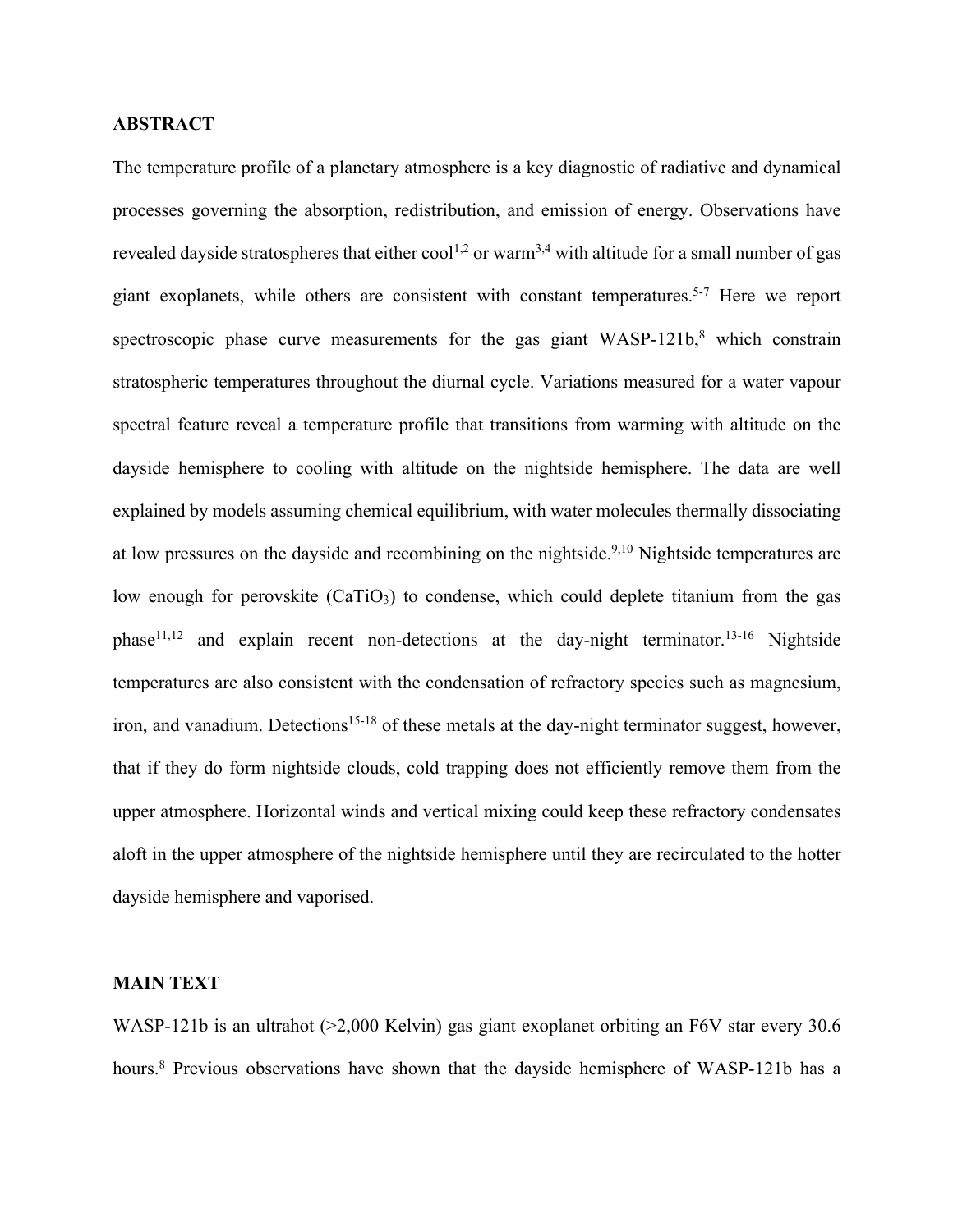thermal inversion, with a temperature profile that increases with increasing altitude or, equivalently, with decreasing atmospheric pressure.<sup>3,19</sup> The thermal inversion is thought to be caused by the presence of optical absorbers capturing a significant fraction of incident stellar radiation at low pressures in the atmosphere.<sup>20,21</sup> Observations of the planet during transit geometry have identified a number of such absorbers, including gaseous Fe, Mg, Cr, V, and VO.<sup>14-18</sup>

Two full-orbit phase curves of WASP-121b were observed at epochs in 2018 and 2019 with the Hubble Space Telescope (HST) Wide Field Camera 3 (WFC3) infrared spectrograph. For each observation, a time series of spectra was acquired using the G141 grism, which covers the 1.12-1.64μm wavelength range. Further technical details of the observations are provided in Methods. A broadband light curve was produced by summing each spectrum in the time series across the full wavelength range (Extended Data Fig. 1). This light curve was fit by simultaneously modelling the planet signal and instrumental systematics, as described in Methods. Quantitative results are reported in Extended Data Fig. 2 and the best-fit model is shown in Fig. 1a, with orbital phases of 0 and 0.5 corresponding to the primary transit and secondary eclipse mid-times, respectively. As described in Methods, the best-fit phase curve model was inverted to generate a global temperature map for WASP-121b (Fig. 1b). On the dayside hemisphere temperatures exceed 3,000 Kelvin and drop to below 1,500 Kelvin in the coolest regions of the nightside hemisphere.

To recover the planetary emission spectrum at different orbital phases, light curves were generated for twelve spectroscopic channels across the 1.12-1.64μm wavelength range (Extended Data Fig. 3). These light curves were analysed using a similar method to the broadband light curve fit (see Methods). The measured emission maxima of the spectroscopic phase curves give the spectrum of the planetary dayside hemisphere, shown in Fig. 2a. In addition, phase-resolved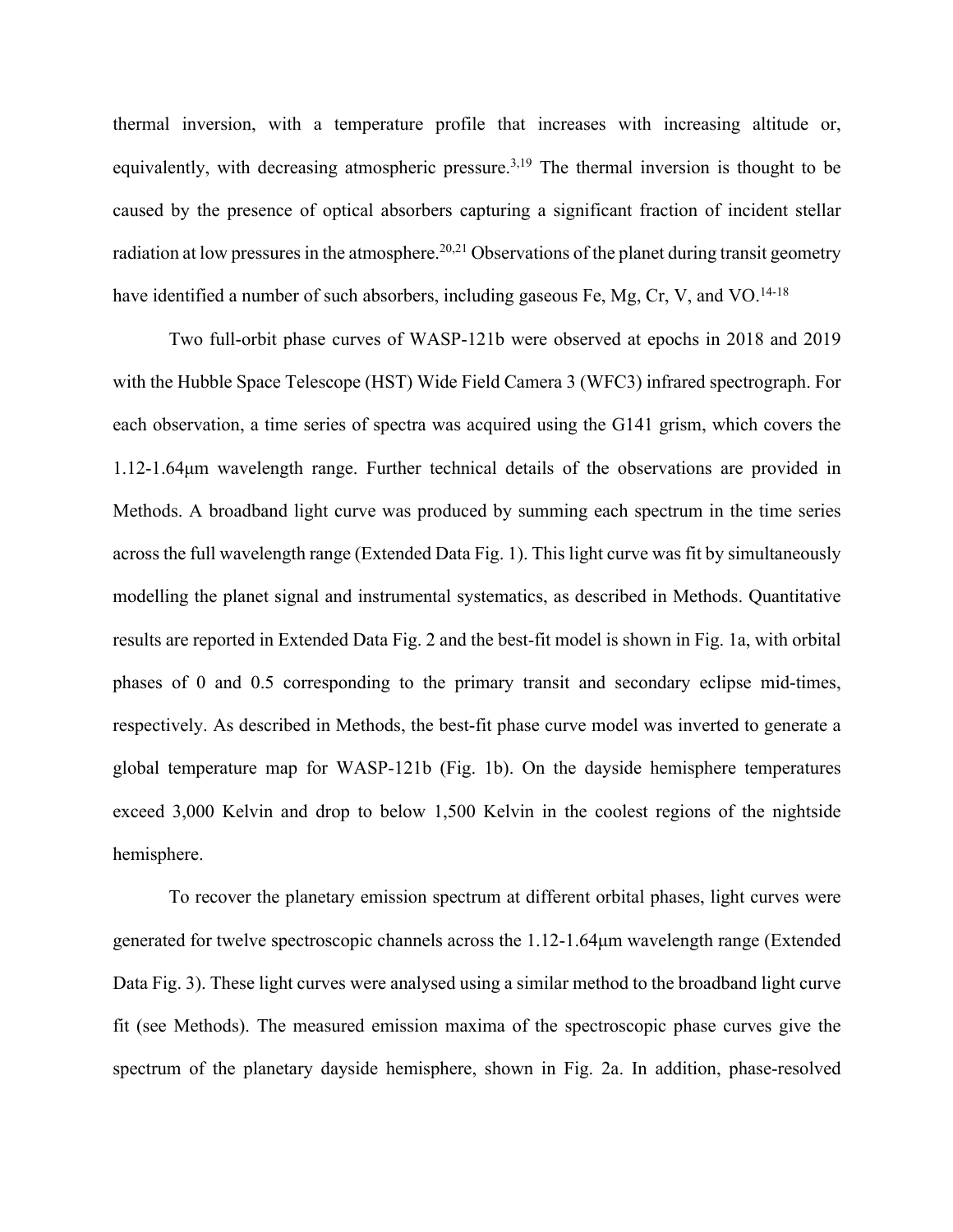emission spectra were generated by averaging the planetary flux inferred from the spectroscopic light curve fits across sixteen bins in orbital phase. The planetary emission spectrum recovered immediately prior to the primary transit is shown in Fig. 2b and is comprised almost entirely of emission from the nightside hemisphere of the planet. At intermediate phases, the emission received from WASP-121b emanates from a combination of the dayside and nightside hemispheres. 22-24

Wavelengths covered by the data are sensitive to an opacity band of  $H_2O$  vapour and continuum opacity of H− (Fig. 2). The measured shape and amplitude of these spectral features allow the chemical abundances and vertical temperature profile of the atmosphere to be inferred. 1- <sup>3</sup> To recover these properties from the data, a retrieval analysis was first performed on the dayside emission spectrum. As described in Methods, the overall heavy element enrichment ('metallicity') of the atmosphere was allowed to vary, with the relative abundances of individual elements held fixed to solar ratios, and a one-dimensional analytic temperature profile was adopted with three free parameters. As the metallicity and temperature profile were varied in the fitting, chemical abundances were computed assuming chemical equilibrium. Results of this analysis are reported in Extended Data Fig. 4, including a measured metallicity of  $[M/H] = 0.76^{+0.30}_{-0.62}$  (approximately 1-10x solar). A second retrieval analysis was also performed for the nightside emission spectrum. Due to the lower signal-to-noise, the atmospheric metallicity was held fixed to the value determined from the dayside retrieval analysis, leaving only the three temperature profile parameters free. As described in Methods, the contribution to the overall emission from the narrow crescent of dayside hemisphere visible at this phase was also factored in to the modelled emission.

The inferred dayside and nightside emission spectra are shown in Fig. 2 and the corresponding pressure-dependent temperatures, H2O abundances, H− abundances, and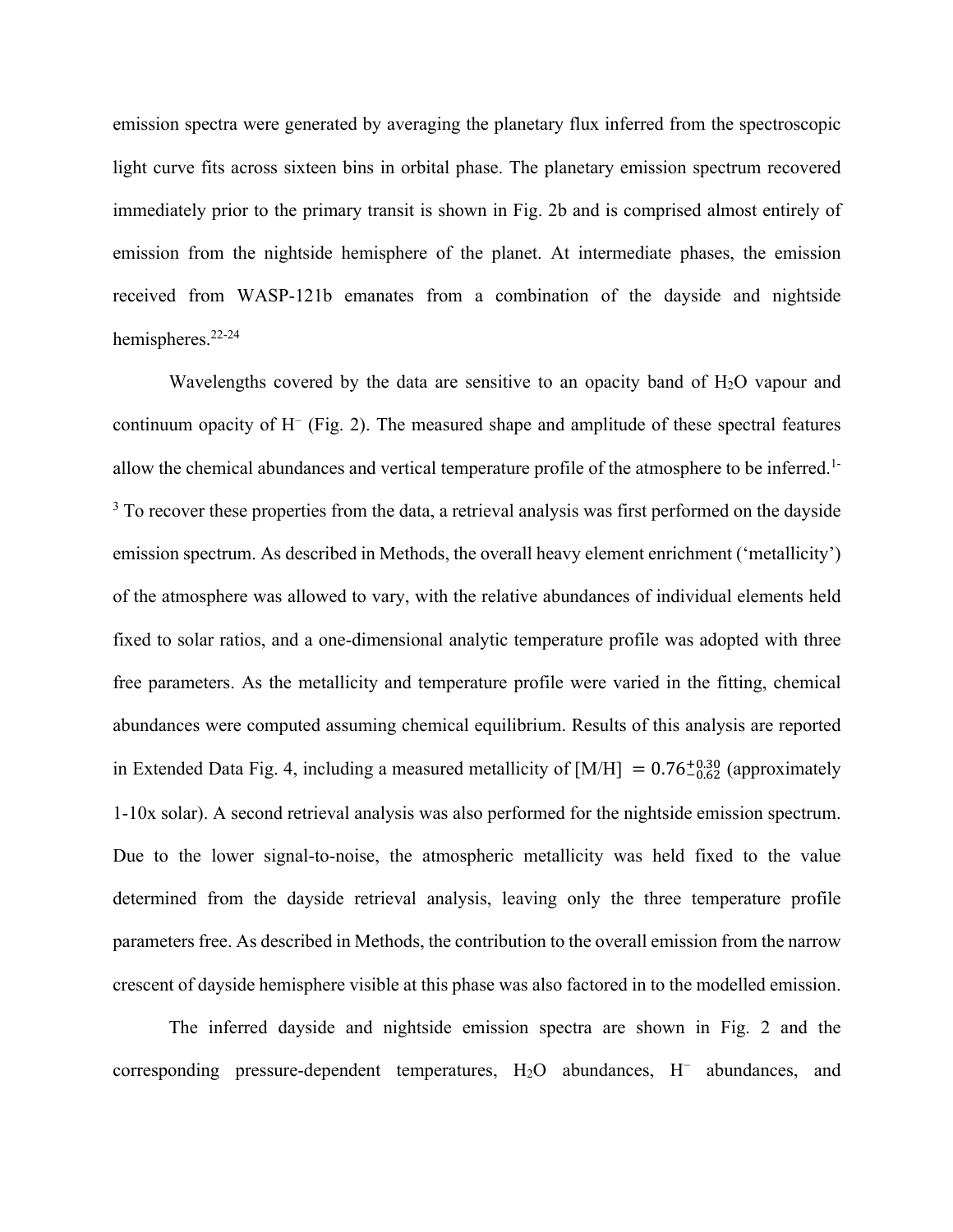contribution functions are shown in Fig. 3. A dayside thermal inversion is inferred at the pressures probed by the data (below  $\sim$ 30 millibar), consistent with previous results.<sup>3,19</sup> On the dayside, the H2O abundance drops sharply with decreasing pressure, due to thermal dissociation of molecules. 9,10 Thermal ionisation also raises the abundance of free electrons, which bind with atomic hydrogen to form H− (refs 6, 7, 9, 10, 25). As temperatures decrease on the nightside, H2O molecules recombine at low pressures. Rotational-vibrational transitions of H2O molecules at nearinfrared wavelengths increase the efficiency of radiative cooling in the upper atmosphere (Extended Data Fig. 5), resulting in temperature profiles that cool with decreasing pressure on the nightside (Fig. 3a). As described in Methods, consistent results for the dayside and nightside hemisphere properties were obtained when retrievals were performed at intermediate phases (Extended Data Figs 6-9) and when the assumption of chemical equilibrium was relaxed (Fig. 2 and Extended Data Fig 10).

These measurements provide empirical constraints for the theory that refractory species may be lost from the upper atmosphere of highly-irradiated planets due to cold trap processes.<sup>11,12</sup> For example, due to the high temperature contrasts expected between the dayside and nightside hemispheres, refractory species could condense on the nightside and settle to deeper layers of the atmosphere, despite dayside temperatures being high enough to maintain them in the gas phase. However, day-night cold trapping of this kind might be avoided if vertical mixing is vigorous within the atmosphere, allowing condensates to be suspended aloft long enough for lateral winds to return them to the dayside hemisphere.<sup>26,27</sup> Alternatively, condensates may gravitationally settle to deeper layers of the atmosphere and subsequently re-enter the gas phase as they are returned to lower pressures by updrafts.<sup>12</sup>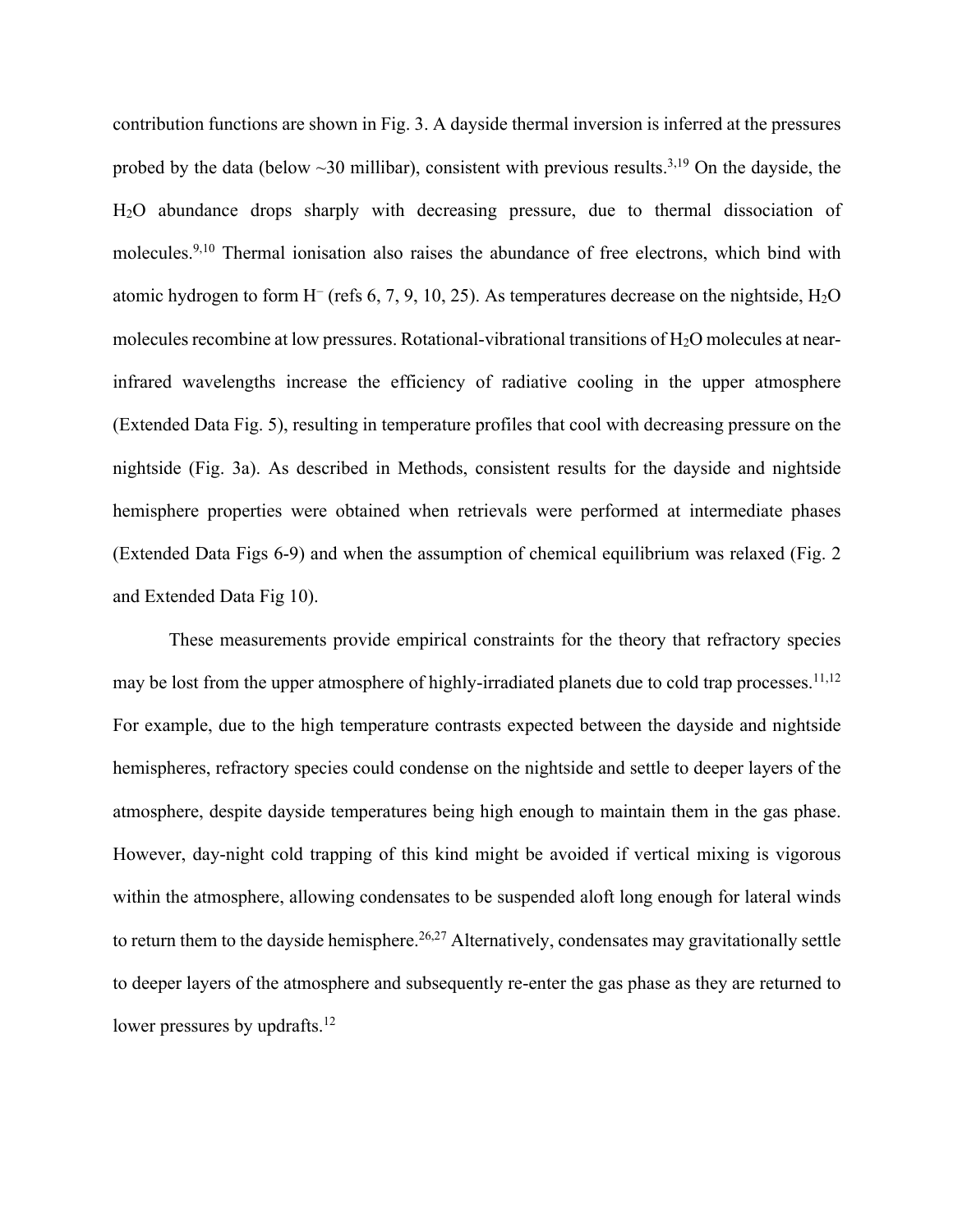Condensation curves for relevant refractory species<sup>27-29</sup> are shown in Fig. 3a, namely, corundum  $(Al_2O_3)$ , perovskite (CaTiO<sub>3</sub>), VO, Fe, forsterite (Mg<sub>2</sub>SiO<sub>4</sub>), and enstatite (MgSiO<sub>3</sub>). The corundum, perovskite, and Fe condensation curves are crossed during the WASP-121b diurnal cycle (Fig. 3a) and it is also likely that those of forsterite, VO, and enstatite are crossed in the coolest regions of the nightside hemisphere (Fig. 1b). It is particularly significant that temperatures drop low enough for Fe, Ca, Mg, and V to condense, as recent observations have revealed these heavy metals in the gas phase at the day-night terminator.<sup>15-18</sup> Vertical mixing must therefore be operating efficiently within the atmosphere of WASP-121b, to avoid day-night cold trapping. This also appears to be the case for another ultrahot gas giant, WASP-76b, for which gaseous Fe has been detected at the eastern terminator but not detected at the cooler western terminator, where it has presumably condensed.<sup>30</sup> However, non-detections of Ti and TiO at the day-night terminator of WASP-121b complicate this picture,  $13-16$  as these gases should also form condensates such as perovskite and  $TiO<sub>2</sub>$  on the nightside.<sup>27-29</sup> It would be surprising if Ti-bearing condensates are efficiently cold trapped while other refractory species avoid a similar fate. This is especially true for V, which is chemically similar to Ti but an order of magnitude less abundant in the solar neighbourhood.31 For now, this remains an outstanding puzzle, with a solution that may depend on additional factors such as variations in surface energies between different condensate species.<sup>32</sup>

The dayside and nightside emission spectra predicted by a cloud-free three-dimensional general circulation model (GCM) simulation generated for this study (Methods) and results from two published  $GCMs<sup>9</sup>$  are shown in Fig. 2. Good agreement with the data is obtained, suggesting that the GCMs have successfully captured much of the interplay between the radiation, chemistry, and dynamics of the WASP-121b atmosphere. The broadband phase curve predicted by the GCM simulation run for this study is also shown in Fig. 1, having an overall amplitude in respectable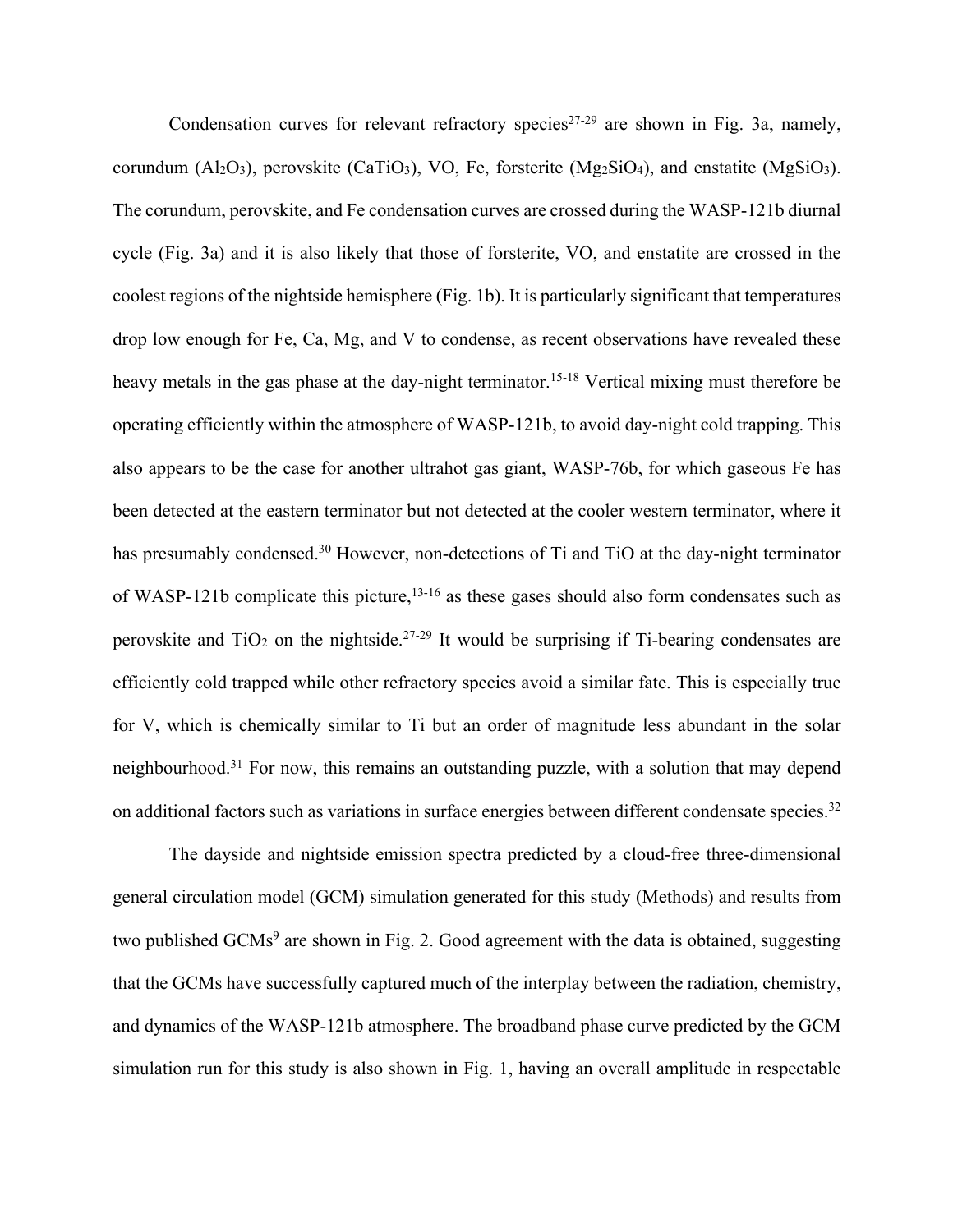agreement with the data. However, around the quadrature phases (i.e. 0.25 and 0.75), the GCM underpredicts the planetary emission (see also Extended Data Figs 3 and 6). Nightside clouds are unlikely to explain this discrepancy, as they would be expected to lower the emission by blocking radiation from deeper, warmer layers of the atmosphere. Refractory clouds forming close to the terminator region, however, could potentially boost the emission received from the dayside crescent by reflecting light from the host star.19,33 Another possible explanation may be provided by the optically thick exosphere of WASP-121b that has been observed to extend to the planet's Roche limit,<sup>17</sup> well below the pressure range considered by the GCMs. Heated layers of the stellarfacing exosphere would be maximally visible at quadrature, raising the overall emission received from the planet, whereas at superior and inferior conjunction, the data are sensitive to deeper atmospheric layers due to the zenith viewing geometry (Fig. 3d), and as such are well matched by the GCM predictions (Fig. 2). Furthermore, the GCMs did not include opacities for gaseous metals such as Fe and Mg, which are known to be present in the atmosphere of WASP-121b<sup>15-18</sup> and could contribute significantly to the outgoing emission. <sup>10</sup> These effects, along with others not considered here, such as latent heat release from the dissociation/recombination of hydrogen<sup>25</sup> and atmospheric drag,  $7,34$  should be investigated in future modelling.

The dynamics and chemistry of ultrahot gas giants such as WASP-121b are exotic by solar system standards, driven by dramatic contrasts in the irradiation environments of the dayside and nightside hemispheres. Until now, it has proven challenging to explore these diurnal variations due to the narrow infrared wavelength coverage of HST.<sup>7,35</sup> For WASP-121b, these wavelengths are fortuitously sensitive to a pressure range that allows the transition from inverted to non-inverted temperature profiles to be mapped globally. Further insights are anticipated with the *James Webb Space Telescope*, which will enable higher signal-to-noise spectroscopy across the broader 0.8-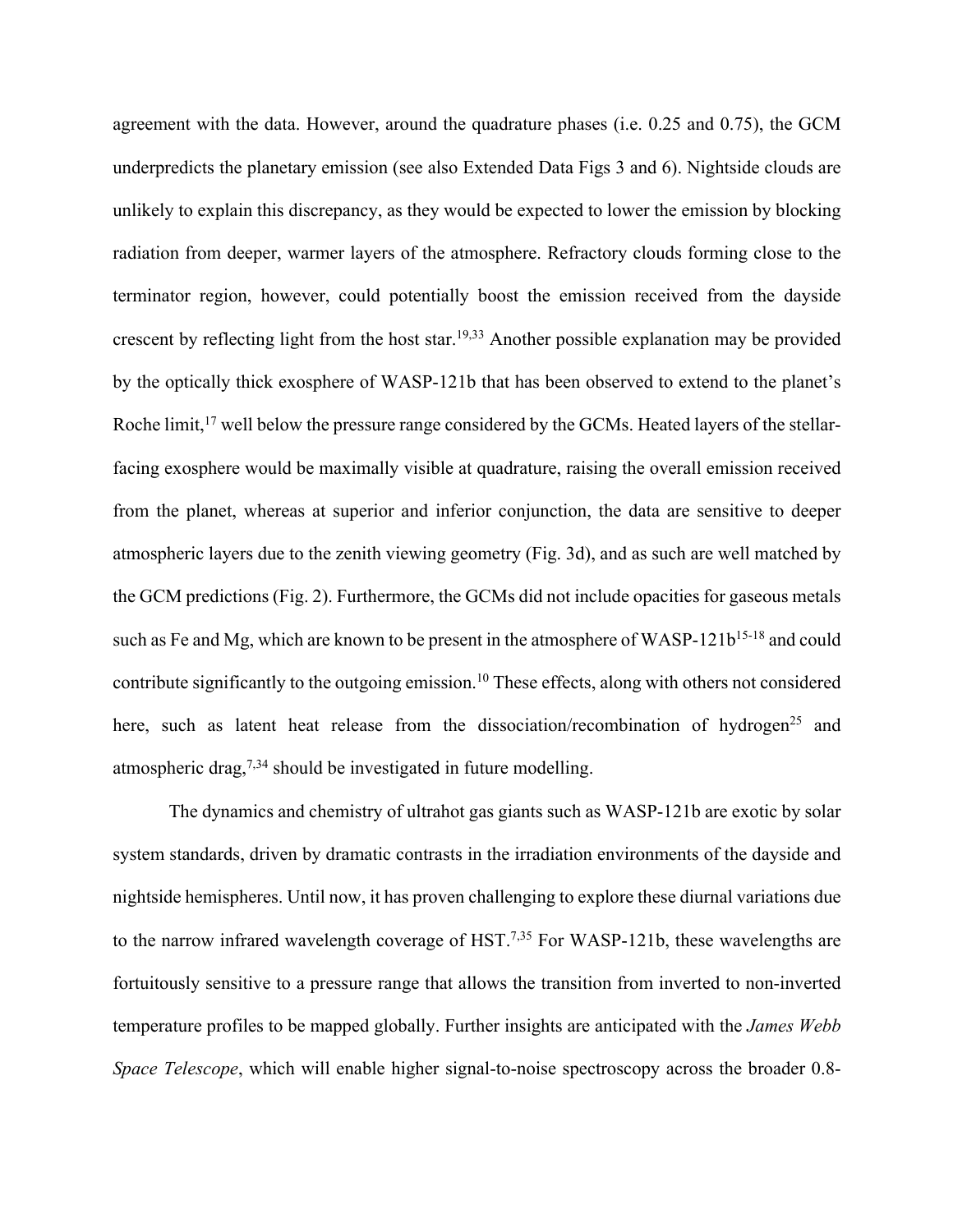11μm wavelength range. This will provide fuller coverage of the H− opacity continuum and access to stronger H2O bands at longer wavelengths, breaking the degeneracy between the two species. Additional spectral features, such as the CO spectral band at 4.5μm, will provide further leverage for constraining the chemical composition, thermal structure, and wind patterns of the atmosphere.

## **ACKNOWLEDGEMENTS**

The authors are grateful to Vivien Parmentier for helpful discussion and providing published models for the atmosphere of WASP-121b. Support for HST program GO-15134 was provided by NASA through a grant from the Space Telescope Science Institute, which is operated by the Association of Universities for Research in Astronomy, Inc., under NASA contract NAS 5-26555. T.M.E. acknowledges financial support from the Max Planck Society. J.B. is supported by a Science and Technology Facilities Council Ernest Rutherford Fellowship. J.T. acknowledges financial support from the Canadian Space Agency. N.J.M. is supported by a UKRI Future Leaders Fellowship: MR/T040866/1, a Science and Technology Facilities Council Consolidated Grant (ST/R000395/1) and the Leverhulme Trust through a research project grant (RPG-2020-82).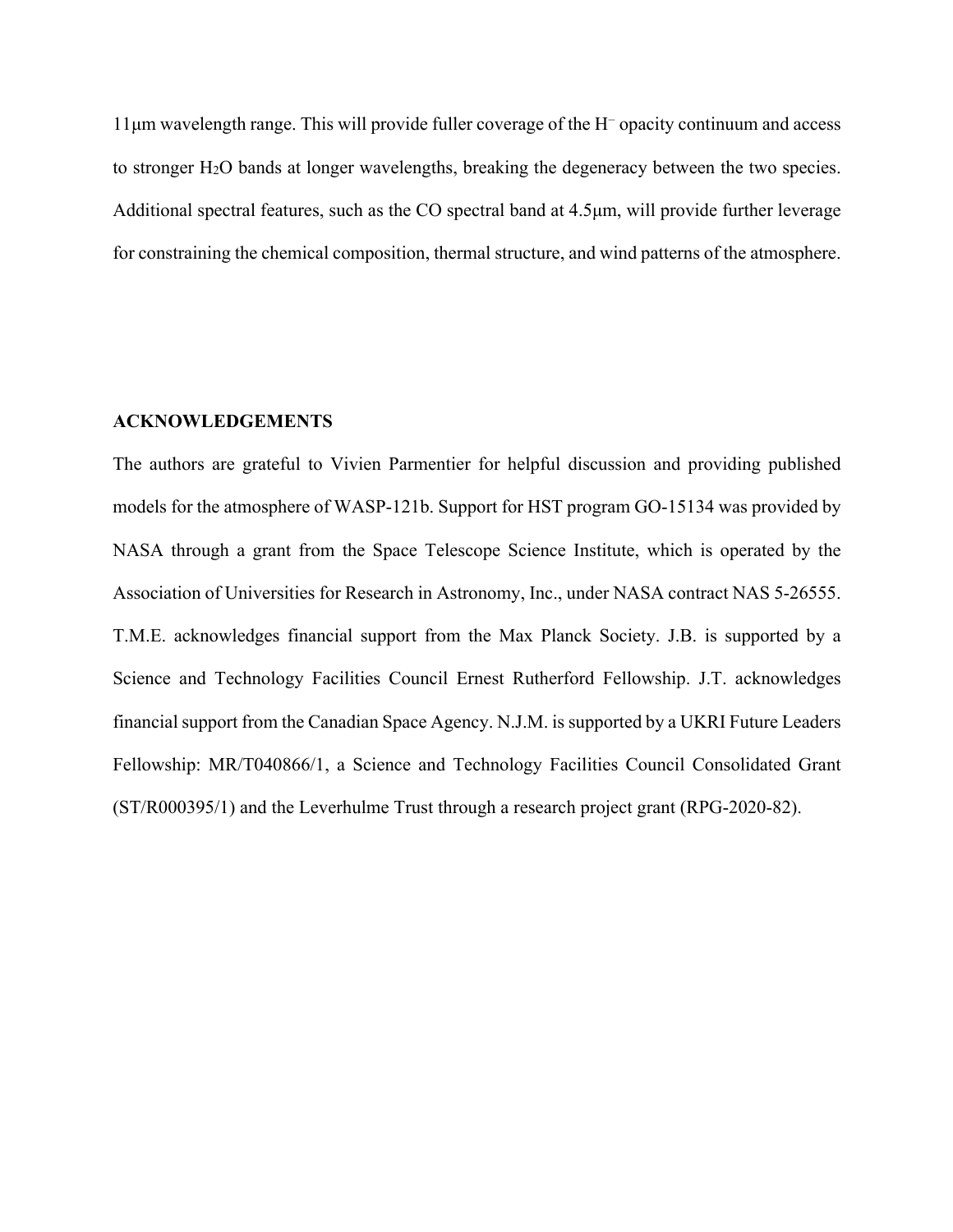

**Fig. 1. Broadband phase curve and inverted temperature map for WASP-121b. a,** Planet emission relative to the host star emission as a function of the planetary orbital phase. Pink and green circles show WFC3 measurements made at epochs in 2018 and 2019, respectively. Black circles show binned data for individual HST orbits, with error bars indicating the 1σ measurement uncertainties. Red line shows the maximum likelihood second-order sinusoidal model, including primary transit and secondary eclipse signals. Blue line shows the prediction of a 3D GCM simulation. Inset shows the full primary transit signal and has the same units as the main axes. **b,** Latitude-longitude temperature map obtained by inverting the maximum likelihood phase curve model as described in Methods. Note that this is a non-unique inversion and it assumes that the temperature map can be described by a low-order spherical harmonics expansion. Green cross indicates the location of the substellar point.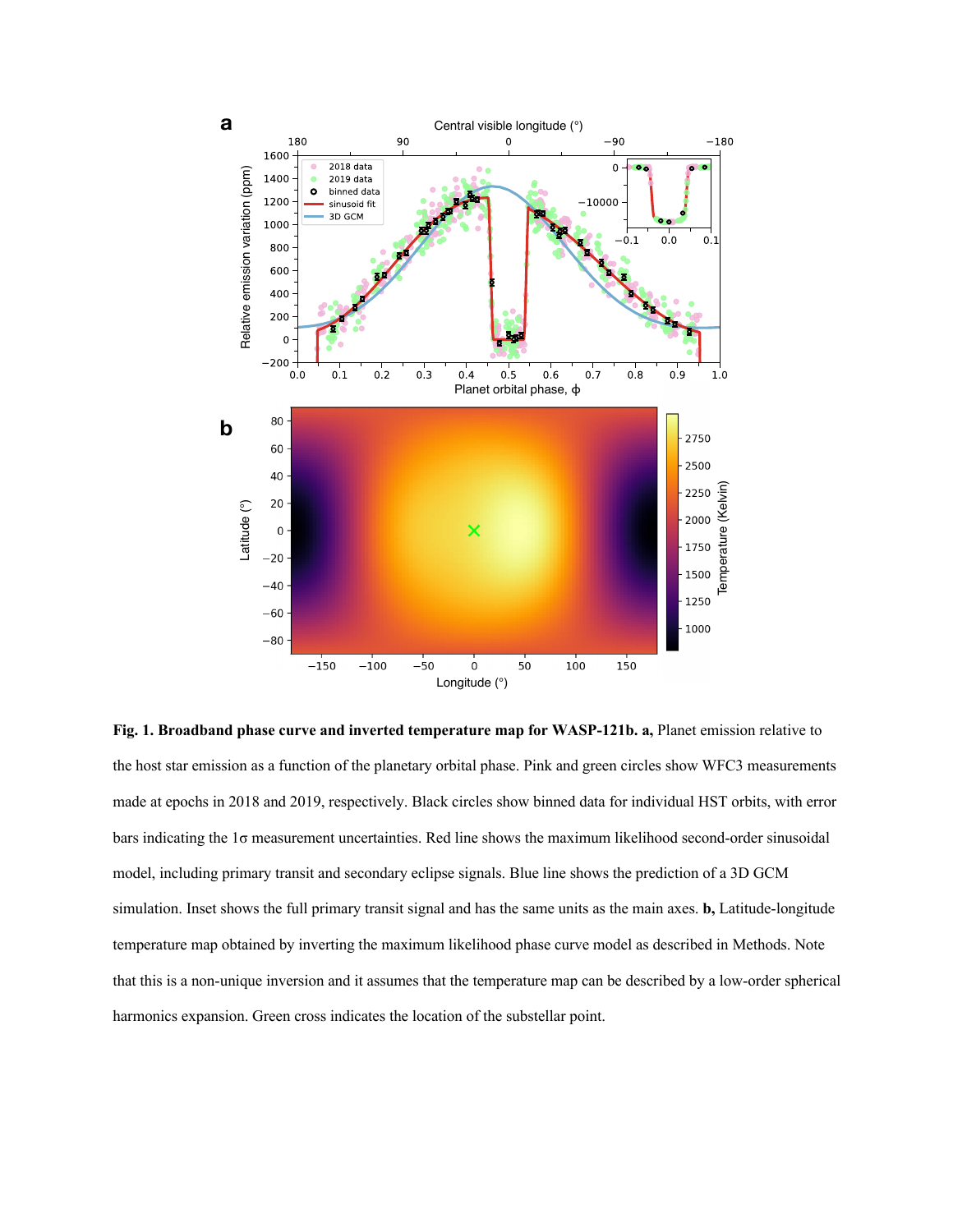

**Fig. 2. Emission spectra for the dayside and nightside hemispheres of WASP-121b. a,** Black circles show measured dayside emission with error bars corresponding to 1σ measurement uncertainties. Grey diamonds show the same, but for a light curve analysis in which the phase of maximum brightness ('hot spot') was allowed to vary in each spectroscopic channel (see Methods) and with small horizontal offsets applied for visual clarity. Orange solid line shows the maximum likelihood model and yellow shading shows the 1σ credible range of model predictions from the ATMO retrieval analysis assuming chemical equilibrium. Brown dot-dashed line shows the maximum likelihood model from the NEMESIS retrieval analysis with unconstrained chemistry (see Methods). Light green solid line shows the prediction of the 3D GCM run for this study. Dashed red and blue lines show predictions of the 3D GCMs for WASP-121b published in ref. 9 assuming metallicities of 1× and 5× solar, respectively. **b,** The same as **a**, but showing results for the nightside hemisphere emission obtained at orbital phase 0.95, immediately prior to primary transit ingress. Dotted purple line also shows the emission contribution from the narrow crescent of dayside hemisphere visible at this orbital phase, which does not exceed 8ppm across the wavelengths covered by the data.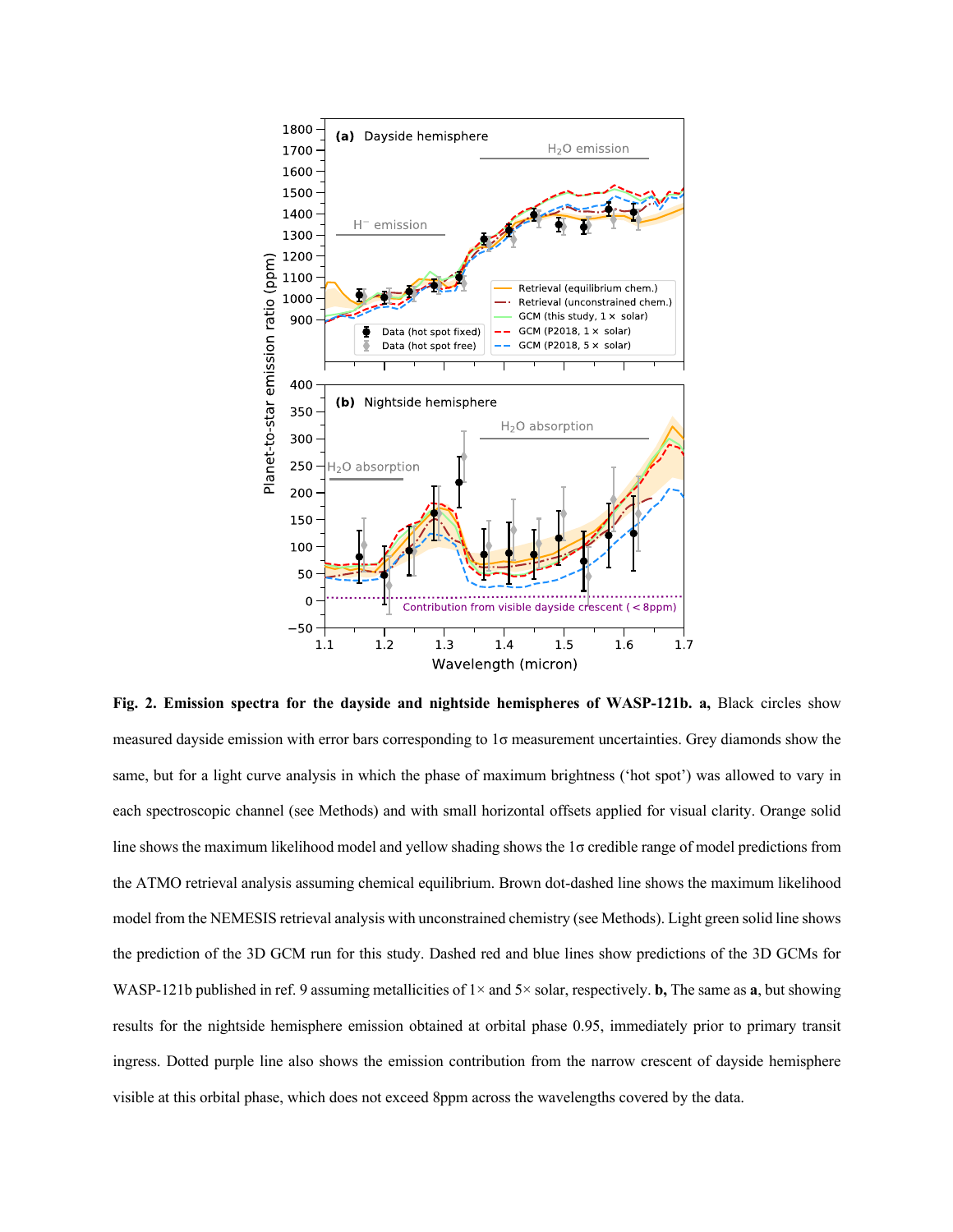

**Fig. 3. Pressure-dependent atmospheric properties retrieved for WASP-121b. a,** Green solid line shows the median temperature at each pressure level inferred for the dayside hemisphere by the ATMO retrieval analysis, with green shading showing the 1σ credible range. Purple solid line and purple shading show the same, but for the nightside hemisphere. Thick sections of the purple and green lines indicate the pressure levels from which the majority of the planetary emission is emanating at the wavelengths covered by the data. **b, c,** Vertical abundances for H2O and H−, using the same colour scheme as panel **a**. The narrow range of allowed H2O abundances for the nightside is a result of the fixed metallicity. For H−, the nightside abundance is more uncertain than for the dayside, because no H− spectral features are detected in the nightside spectrum. However, the H− abundance can still vary under the assumption of chemical equilibrium within the range of allowed temperatures, as the latter mediates the abundance of free electrons through thermal ionisation. **d,** Normalised contribution functions for the dayside and nightside hemispheres, integrated across the wavelength range covered by the data, using the same colour scheme as panel **a**.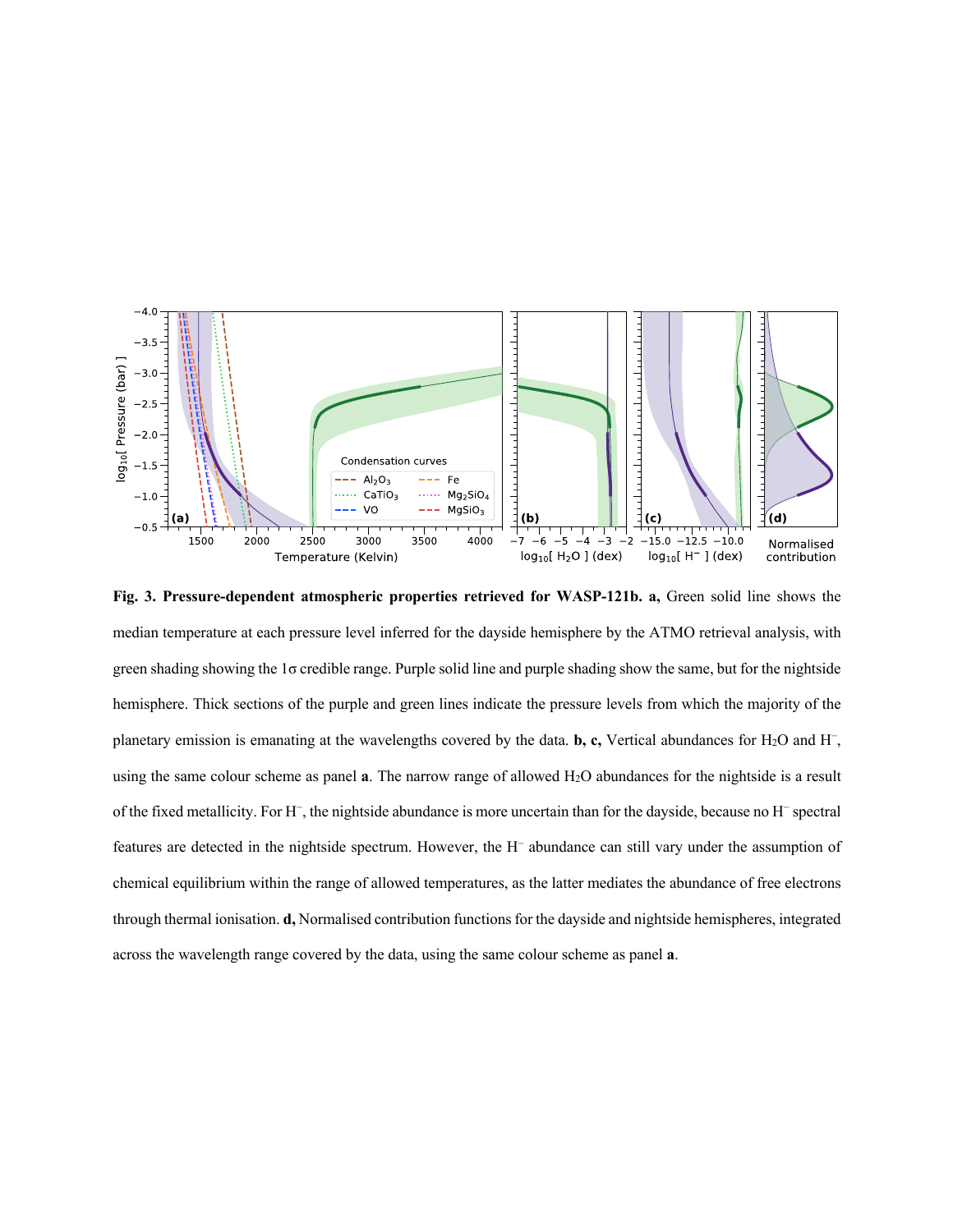#### **REFERENCES**

- 1. Stevenson, K. B. et al. Thermal structure of an exoplanet atmosphere from phase-resolved emission spectroscopy. *Science*. 346, 838 (2014).
- 2. Line, M. R. et al. No Thermal Inversion and a Solar Water Abundance for the Hot Jupiter HD 209458b from HST/WFC3 Spectroscopy. *Astron. J*. 152, 203 (2016).
- 3. Mikal-Evans, T. et al. Confirmation of water emission in the dayside spectrum of the ultrahot Jupiter WASP-121b. *Mon. Not. R. Astron. Soc*. 496, 1638 (2020).
- 4. Nugroho, S. K. et al. High-resolution Spectroscopic Detection of TiO and a Stratosphere in the Day-side of WASP-33b. *Astron. J*. 154, 221 (2017).
- 5. Nikolov, N. et al. Hubble PanCET: an isothermal day-side atmosphere for the bloated gas-giant HAT-P-32Ab. *Mon. Not. R. Astron. Soc*. 474, 1705 (2018).
- 6. Arcangeli, J. et al. H- Opacity and Water Dissociation in the Dayside Atmosphere of the Very Hot Gas Giant WASP-18b. *Astrophys. J*. 855, L30 (2018).
- 7. Kreidberg, L. et al. Global Climate and Atmospheric Composition of the Ultra-hot Jupiter WASP-103b from HST and Spitzer Phase Curve Observations. *Astron. J*. 156, 17 (2018).
- 8. Delrez, L. et al. WASP-121 b: a hot Jupiter close to tidal disruption transiting an active F star. *Mon. Not. R. Astron. Soc*. 458, 4025 (2016).
- 9. Parmentier, V., Fortney, J. J., Showman, A. P., Morley, C., Marley, M. S. From thermal dissociation to condensation in the atmospheres of ultra hot Jupiters: WASP-121b in context. *Astron. Astrophys*. 617, A110 (2018).
- 10. Lothringer, J. D., Barman, T., Koskinen, T. Extremely Irradiated Hot Jupiters: Non-oxide Inversions, H- Opacity, and Thermal Dissociation of Molecules. *Astrophys. J*. 866, 27 (2018).
- 11. Spiegel, D. S., Silverio, K., Burrows, A. Can TiO Explain Thermal Inversions in the Upper Atmospheres of Irradiated Giant Planets? *Astrophys. J*. 699, 1487 (2009).
- 12. Parmentier, V., Showman, A. P., Lian, Y. 3D mixing in hot Jupiters atmospheres. I. Application to the day/night cold trap in HD 209458b. *Astron. Astrophys*. 558, A91 (2013).
- 13. Merritt, S. R. et al. Non-detection of TiO and VO in the atmosphere of WASP-121b using high-resolution spectroscopy. *Astron. Astrophys*. 636, A117 (2020).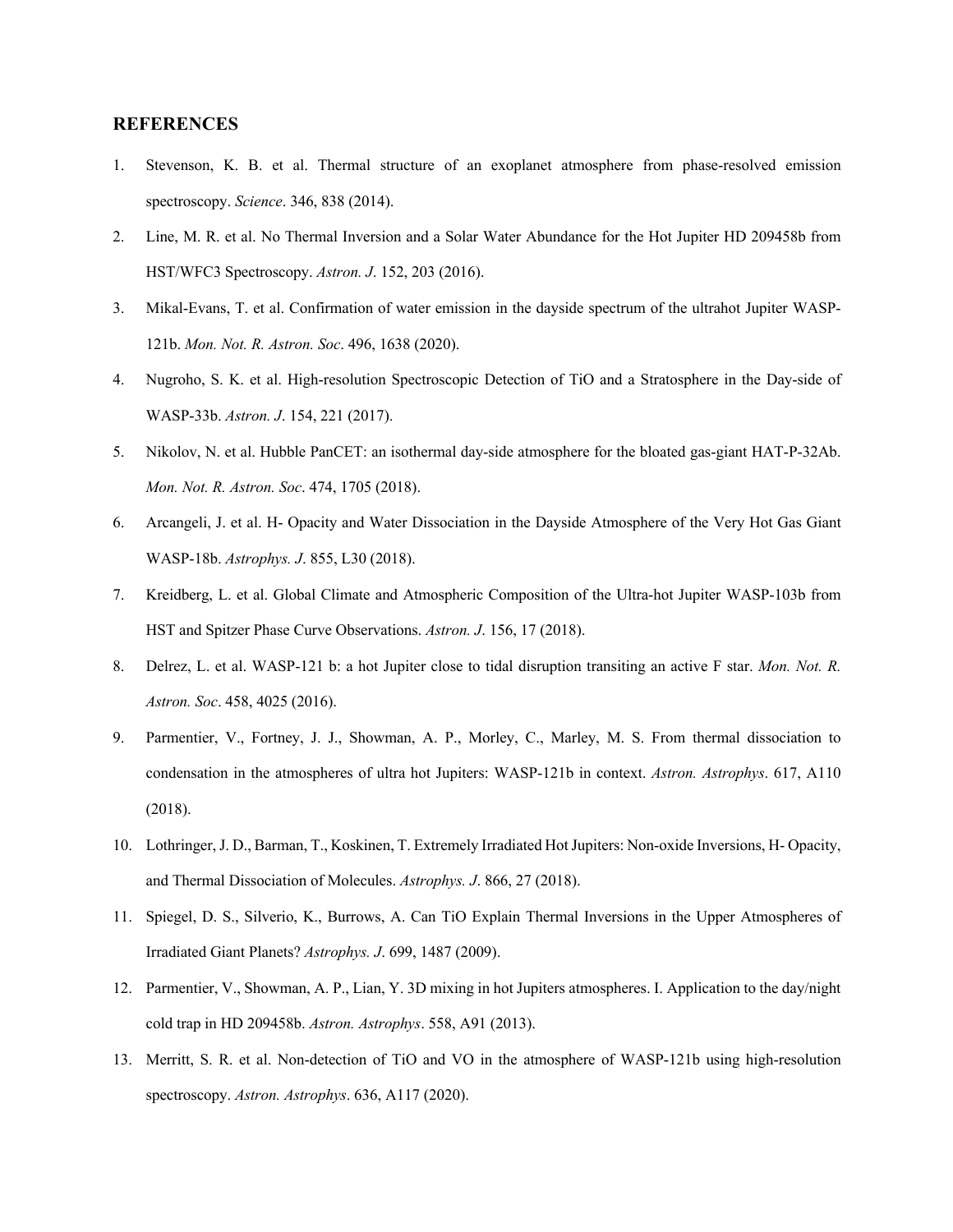- 14. Evans, T. M. et al. An Optical Transmission Spectrum for the Ultra-hot Jupiter WASP-121b Measured with the Hubble Space Telescope. *Astron. J*. 156, 283 (2018).
- 15. Ben-Yami, M. et al. Neutral Cr and V in the Atmosphere of Ultra-hot Jupiter WASP-121 b. *Astrophys. J*. 897, L5 (2020).
- 16. Hoeijmakers, H. J. et al. Hot Exoplanet Atmospheres Resolved with Transit Spectroscopy (HEARTS). IV. A spectral inventory of atoms and molecules in the high-resolution transmission spectrum of WASP-121 b. *Astron. Astrophys*. 641, A123 (2020).
- 17. Sing, D. K. et al. The Hubble Space Telescope PanCET Program: Exospheric Mg II and Fe II in the Nearultraviolet Transmission Spectrum of WASP-121b Using Jitter Decorrelation. *Astron. J*. 158, 91 (2019).
- 18. Gibson, N. P. et al. Detection of Fe I in the atmosphere of the ultra-hot Jupiter WASP-121b, and a new likelihoodbased approach for Doppler-resolved spectroscopy. *Mon. Not. R. Astron. Soc*. 493, 2215 (2020).
- 19. Daylan, T. et al. TESS observations of the WASP-121 b phase curve. *Astron. J*. 161, 131 (2020).
- 20. Hubeny, I., Burrows, A., Sudarsky, D. A Possible Bifurcation in Atmospheres of Strongly Irradiated Stars and Planets. *Astrophys. J*. 594, 1011 (2003).
- 21. Burrows, A., Hubeny, I., Budaj, J., Knutson, H. A., Charbonneau, D. Theoretical Spectral Models of the Planet HD 209458b with a Thermal Inversion and Water Emission Bands. *Astrophys. J*. 668, L171 (2007).
- 22. Feng, Y. K., Line, M. R., Fortney, J. J. 2D retrieval frameworks for hot Jupiter phase curves. *Astron. J.* 169, 137 (2020).
- 23. Taylor, J. et al. Understanding and mitigating biases when studying inhomogeneous emission spectra with *JWST*. *Mon. Not. R. Astron. Soc*. 493, 4342 (2020).
- 24. Changeat, Q., Al-Refaie, A. TauREx3 PhaseCurve: a 1.5D model for phase-curve description. *Astrophys. J.* 898, 155 (2020).
- 25. Bell, T. J., Cowan, N. B. Increased Heat Transport in Ultra-hot Jupiter Atmospheres through H- Dissociation and Recombination. *Astrophys. J*. 857, L20 (2018).
- 26. Heng, K., Demory, B-.O. Understanding Trends Associated with Clouds in Irradiated Exoplanets. *Astrophys. J*. 777, 100 (2013).
- 27. Helling, C. et al. Understanding the atmospheric properties and chemical composition of the ultra-hot Jupiter HAT-P-7b. I. Cloud and chemistry mapping. *Astron. Astrophys*. 631, A79 (2019).